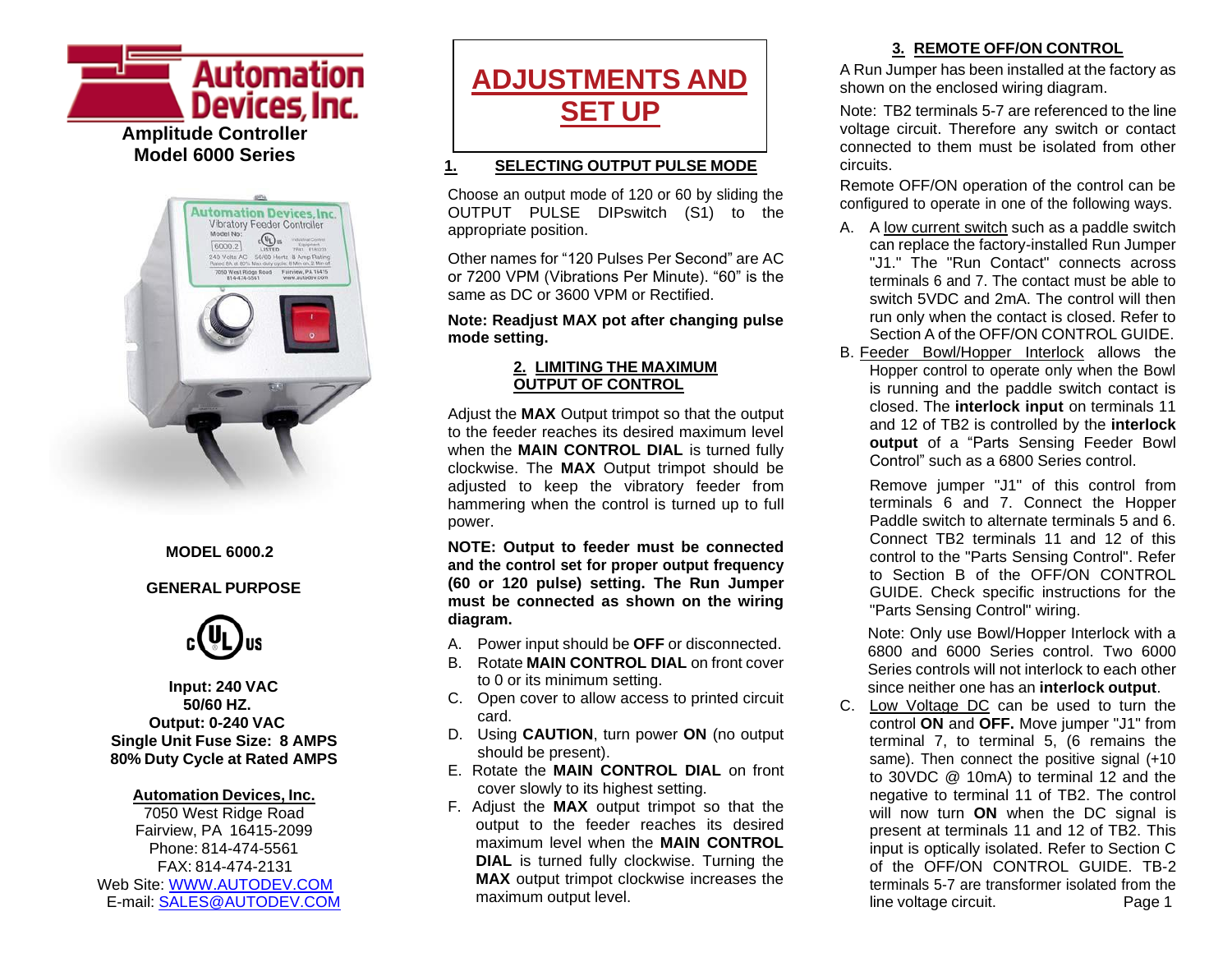#### **4. SETTING THE MINIMUM OUTPUT LEVEL OF CONTROL**

When the vibratory feeder is nearly empty, turn the **MAIN CONTROL DIAL** to "1" and adjust the **MIN** trimpot to just below the slowest speed that provides the proper feed rate. The MIN trimpot also serves as the "low speed" trimpot for 2-speed operation. See "S1 Programming Chart" for feature selection details.

# **5. MAIN CONTROL DIAL**

The output power is controlled by the **MAIN CONTROL DIAL**. It is a logarithmic-tapered power out curve (non-linear) that spreads the power broadly across the **MAIN CONTROL DIAL** The logarithmic taper power curve helps to give maximum "Fine Control" over the output speed of the vibratory feeder. When very precise adjustment of the **MAIN CONTROL DIAL** is needed, increase the MIN trimpot setting and/or decrease the MAX trimpot setting. For precise scaling at low amplitudes, use the linear POT taper or reduce the Max pot setting. To select a linear pot taper for the Main Control Dial, see the "S1 Programming Chart."

### **6. SETTING THE SOFT-START**

The start-up of the control output can be adjusted to ramp up to the desired output level instead of starting abruptly. Soft-start keeps parts from falling off the tooling, reduces spring shock, and hammering when the control turns ON; it can also simulate a paddle switch ON delay. Adjust the **SOFT** Start trimpot clockwise for the gentlest start (about a 6 second ramp up to full output). Turn the trimpot fully counter-clockwise for no soft start.

#### **7. LINE VOLTAGE COMPENSATION**

Fluctuations in the line voltage can cause a feeder bowl to vary its feed rate. The line voltage compensation feature adjusts the control's output to help compensate for fluctuations in the supply voltage. If it becomes necessary to disable this feature, set "Disable LVC" from the S1 programming chart

#### **8. REMOTE SPEED CONTROL**

Remote control of the power level can be accomplished by the following methods:

A. 4-20mA signal from a PLC can be used to remotely vary the output of the control instead of the Main Control Dial. The 4-20mA input is automatically in

control whenever a 4-20mA signal is applied to the control (terminals TB2-8 & 9). The Main Control dial setting is ignored whenever there is a 4-20mA signal. The 4-20mA input is transformer isolated from the power line. In an environment with high electrical noise, use a shielded cable for the 4-20mA signal. The "S1 Programming Chart" shows how change to 0- 20mA speed control instead of the default of 4- 20mA.

B. A 0-5VDC Analog input signal may be applied in place of the Main Control Dial at H1. The 0- 5VDC input is transformer isolated from the power line.

#### **9. SUPPLEMENTARY FEATURES**

Special supplementary software features can be enabled on the 24-210/24-211 circuit boards The features include: *linear pot taper*, *0-20mA control*, e*mpty bowl timer*, *low pulse rates,* and *two speed pots*. See the S1 Switch Programming Chart. Contact the manufacturer for more information.

## **10. STATUS LEDs**

When any of the inputs are active, the associated LED will turn ON. When the RUN input conditions are met, the RUN LED will turn ON. See section 3 and the wiring diagram's ON/OFF Control Guide for more information on how to satisfy the RUN conditions.

# **WARNING:**

**Fuses should be replaced with a Bussman ABC or Littelfuse 3AB "Fast Acting" type or equivalent of manufacturer's original value.**

**Mounting this control directly to a vibrating device will void the warranty.**

#### **TROUBLESHOOTING**

Basic Procedure – To ascertain whether the problem lies in the controller, take the following steps:

- A. Check that the fuse is good. Disconnect the input power and tighten the screw terminals.
- B. For the control output to be on: Make sure that the proper input power is present. The **MAIN CONTROL DIAL** must be turned up or if the 4-20mA input is used, it must have over 5mA. Either the DIRECT LED must be lit or both

the INTERLOCK and EXT VOLTS LEDs must be lit. Anytime the output is turned on, the RUN LED will be ON. To light the DIRECT LED, a Run Jumper must be connected at TB2-6 & TB2-7. To light the INTERLOCK LED, a Run Jumper must connect TB2-5 to TB2-6. To illuminate the EXT VOLTS LED, a 10-30 VDC signal has to be present at TB2-11 & 12. See the section titled "**Remote OFF/ON control**" for more information.

- C. Connect an AC voltmeter across the LOAD terminals (with the LOAD connected) and vary the **MAIN CONTROL DIAL** from minimum to maximum. In 120 pulse mode, the output should vary from approximately 30% to 98% of the input voltage depending on the setting of the **MIN** and **MAX** trimpots. In 60 pulse mode the output should vary from 20% to around 85% of the input voltage.
- D. On new installations: If the Feeder only hums but it doesn't feed any parts, try changing the **60/120** DIP switch (S1) to the opposite position.

When neither a humming sound nor any vibration can be detected in the vibratory feeder, the problem may be in the controller.

NOTE: The enclosure may feel quite warm when the load current is in the 12-15 Amp range.

| <b>S1 Programming Chart</b> |                            |                 |                 |
|-----------------------------|----------------------------|-----------------|-----------------|
| <b>Program Description</b>  | <b>S1 Switch Positions</b> |                 |                 |
|                             | SW <sub>3</sub>            | SW <sub>4</sub> | SW <sub>5</sub> |
| <b>Standard Program</b>     |                            |                 |                 |
| <b>Linear Pot Taper</b>     |                            |                 |                 |
| 0-20mA option               | O                          |                 | 0               |
| <b>Empty Bowl Timer</b>     |                            |                 | O               |
| Disable LVC                 | O                          | O               | 1               |
| 2-Speed Operation           |                            |                 | 1               |
| 30/40 Pulse Operation       |                            |                 |                 |
| Low Voltage at "1"          |                            |                 |                 |